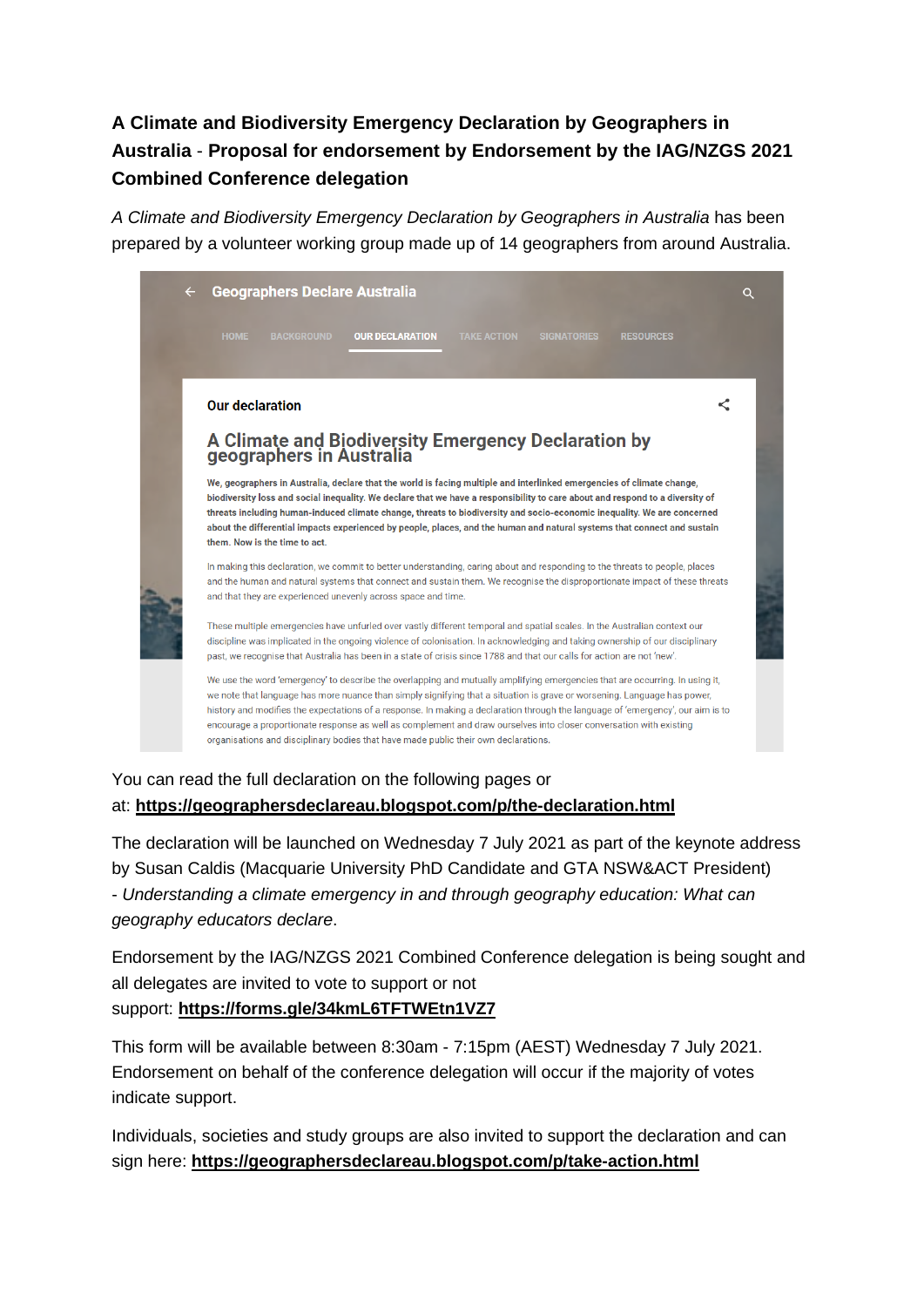### **A Climate and Biodiversity Emergency Declaration by geographers in Australia**

*We, geographers in Australia, declare that the world is facing multiple and interlinked emergencies of climate change, biodiversity loss and social inequality. We declare that we have a responsibility to care about and respond to a diversity of threats including humaninduced climate change, threats to biodiversity and socio-economic inequality. We are concerned about the differential impacts experienced by people, places, and the human and natural systems that connect and sustain them. Now is the time to act.*

In making this declaration, we commit to better understanding, caring about and responding to the threats to people, places and the human and natural systems that connect and sustain them. We recognise the disproportionate impact of these threats and that they are experienced unevenly across space and time.

These multiple emergencies have unfurled over vastly different temporal and spatial scales. In the Australian context our discipline was implicated in the ongoing violence of colonisation. In acknowledging and taking ownership of our disciplinary past, we recognise that Australia has been in a state of crisis since 1788 and that our calls for action are not 'new'.

We use the word 'emergency' to describe the overlapping and mutually amplifying emergencies that are occurring. In using it, we note that language has more nuance than simply signifying that a situation is grave or worsening. Language has power, history and modifies the expectations of a response. In making a declaration through the language of 'emergency', our aim is to encourage a proportionate response as well as complement and draw ourselves into closer conversation with existing organisations and disciplinary bodies that have made public their own declarations.

#### **Our principles**

As geographers living, working and learning in places that are now known collectively as Australia, we will:

- **Strengthen connections** between communities, the academy, educators, science and policy makers.
- **Advocate for action** by government, business, industry, our own institutions and our peers to recognise these unfolding emergencies and take immediate action.
- **Care for Country** and encourage approaches that are regenerative for biodiversity, places, people and culture.
- **Acknowledge and investigate** ecological and relational tipping points
- **Work with others** to strengthen relationships with communities beyond our disciplinary and geographical boundaries.
- **Improve our own practices** to align with these principles when researching, teaching and creating knowledge.

We make this declaration to our disciplinary community and peers, our own academic and education institutions, our students, policy makers, politicians, governments and civil actors. Our declaration is more than a statement, but an ethos that we call on geographers to work by. We call for action that is prioritised, coordinated, enduring, and meaningful.

This declaration is open for any individual, collective or institution to adopt. When adopting this declaration we encourage you to identify and develop actions that align with these principles.